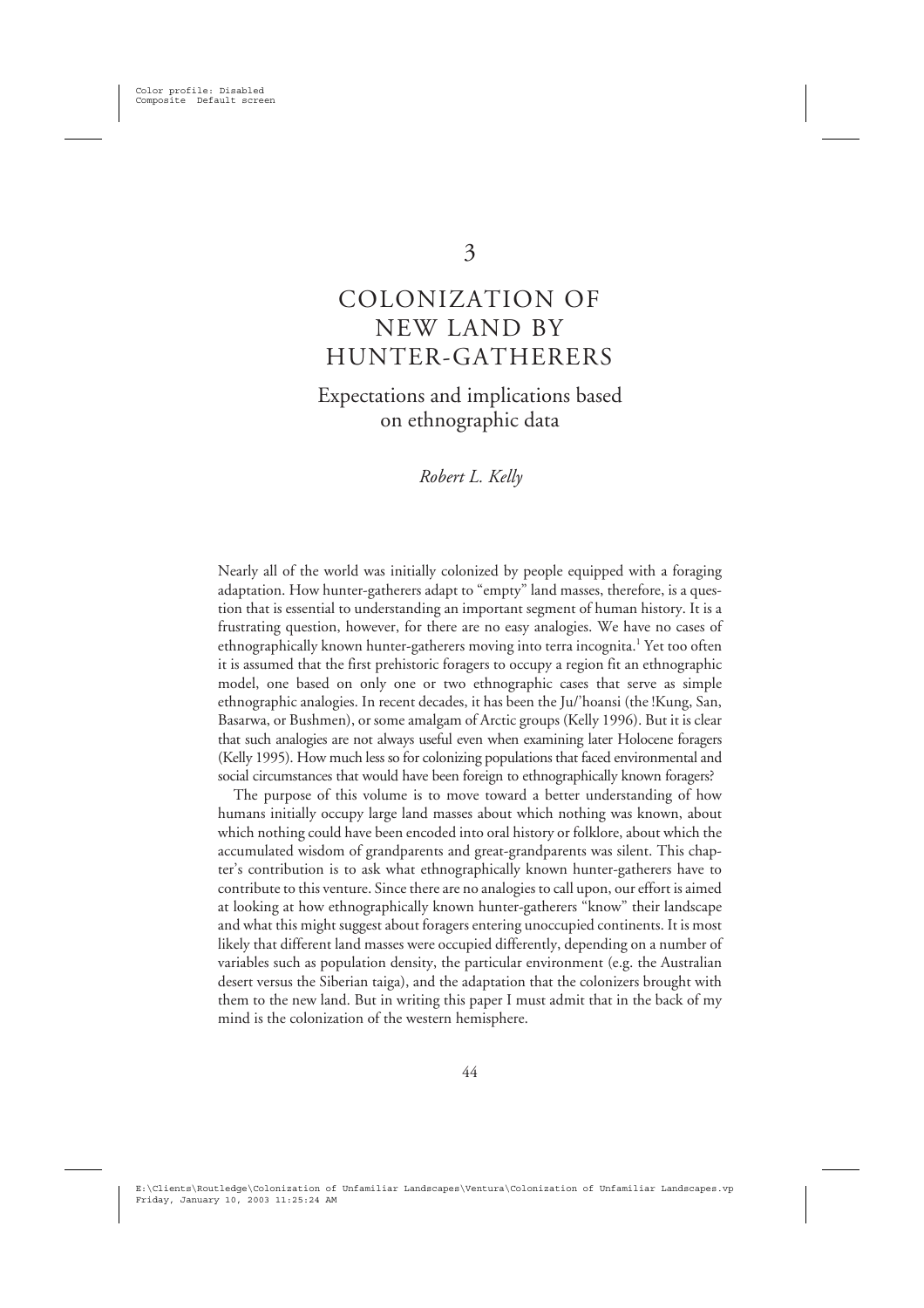# **Landscape knowledge: the ethnographic record**

Some years ago, Lawrence Todd and I argued that some facets of North American Paleoindian archaeology might be accounted for by the fact that Paleoindians may not have known their landscapes very well (Kelly and Todd 1988). We took some flak for this claim from several individuals who pointed out that "all hunter-gatherers know their landscape well." This is, of course, true enough for ethnographically known hunter-gatherers, people who have lived someplace for a long time. I would be surprised if they did not know their landscape very well.

But there is some variability in how well hunter-gatherers *have* to know their landscape as well as in how well they *can* know it. Ethnographically known Arctic foragers, for example, can draw fairly accurate, detailed maps of large parcels of land. The Central Eskimo drew maps for Boas that covered some 650,000 km<sup>2</sup> (Boas 1888: 234–40). The Aivilingmiut (Iglulik) could map Southampton Island – some 52,000 km<sup>2</sup> (Carpenter 1955), and the Bering Strait Eskimo could also make accurate maps of long stretches of coast (E. Nelson 1899: 197). Inuit in Greenland could carve long, accurate maps of the coastline from wood (Petersen 1984). Groups in the tropics live in much smaller territories (Kelly 1983, 1995), although they also know large tracts of land. Silberbauer (1981: 95) notes that "few G/wi [of the Kalahari Desert] have any knowledge of geography beyond a radius of 250 km [about 196,000 km<sup>2</sup>] and the personal experience of most is limited to a range of about 80 km [about 20,000 km<sup>2</sup>]." The latter is still, nonetheless, a large area. Silberbauer relates several accounts which show that the G/wi do know this area extremely well and can orient their current location to known places. Likewise, Holmberg (1950: 120) noted that although the lowland Bolivian Siriono have only two cardinal directions (east, where the sun rises, and west, where it sets), "most adults have an excellent knowledge of the geography of the area in which they wander. No matter how meandering his course, the Indian never gets lost in the jungle and is able to return directly to the spot from which he started."

How do foragers know and communicate these large landscapes? First, huntergatherers know their landscape as cognitive maps, an internalized representation of spatial information (Golledge 1999: 15). These maps may occasionally be physically constructed through images scratched in the sand, or carvings, but these are temporary. Instead, landscapes are memorized and based on experience, rather than learned through an iconic projection; geographers refer to these two modes of acquiring a cognitive map as route-based and survey knowledge (Golledge 1999). Second, hunter-gatherers, like members of most small-scale societies, know their landscape in terms of specific named localities rather than in general terms (Fowler 1999). These place names often refer to specific characteristics of a place, as when the Toedökadö Paiute (cattail-eater Paiute) refer to a spring as *padici yibiwinni*, "place-where-waterbubbles-up" (Fowler 1992: 27). And places may often be related to mythical events of the past. The Australian Dreamtime is the best example (see e.g. Tonkinson 1978: 90), but there are others: the G/wi, for example (see Silberbauer 1981: 96) or the Toedökadö Paiute, who referred to an enormous sand dune in their territory (now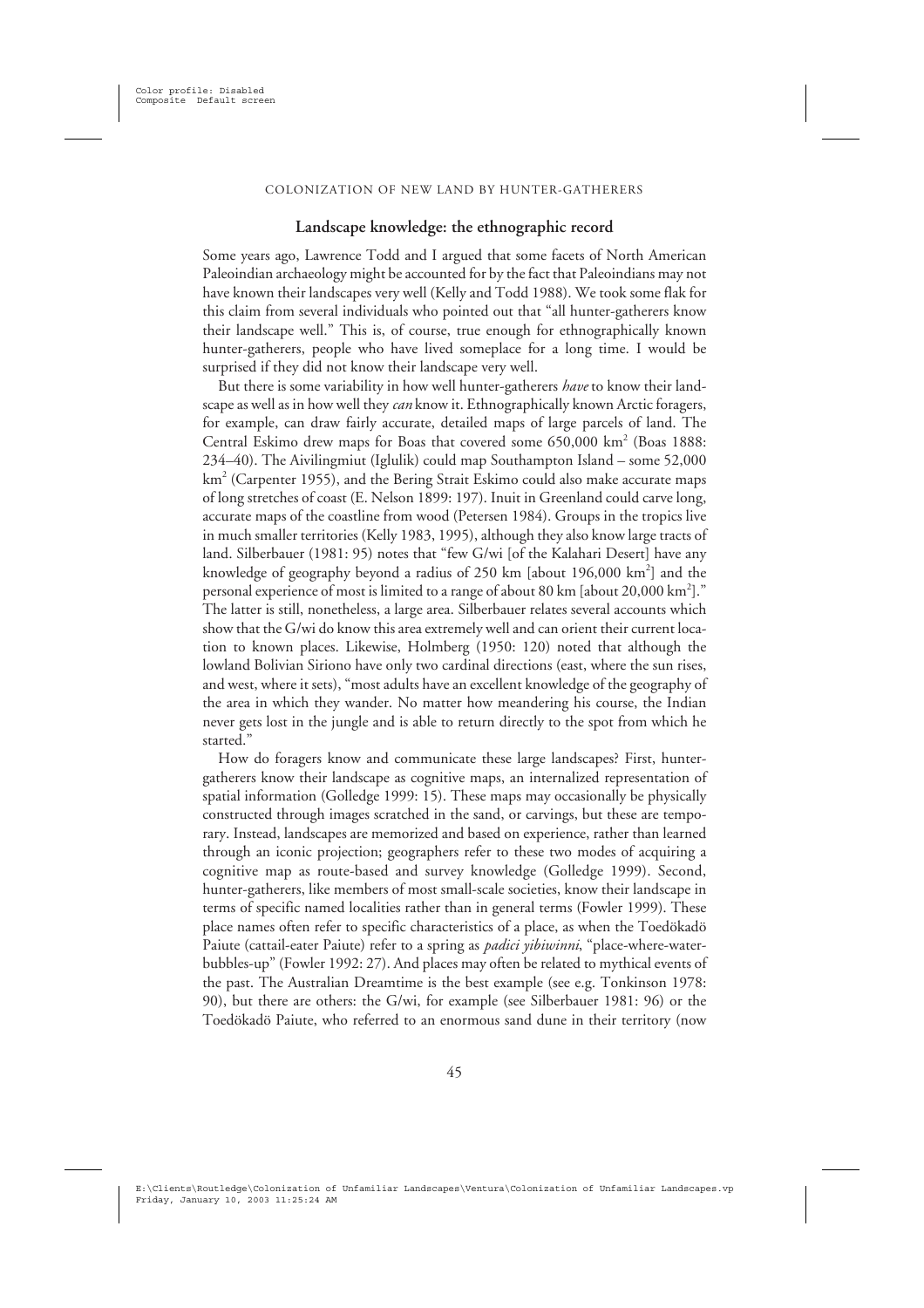known as Sand Mountain) as *Kw azi*, referring to the snake who inhabited it and who formed the dune's sinewy "backbone" (Fowler 1992: 40)

Places may also be remembered in terms of events in the recent past that have meaning to the speakers. The Toedökadö referred to one place as *nimi?oho*, "people's bones," referring to a place where many people died when the Carson River was allegedly poisoned in the 1880s. Among California's Atsugewi "every small hill or flat seems to have had a name of its own," names that were sometimes descriptive and sometimes related to mythical events (Garth 1953: 195). Relying on her experience with the Ju/'hoansi, Biesele (1993: 55–6) argues that dramatic stories retain information better than other mnemonic devices. She shows that new stories are inventive retellings that incorporate new experience, and thus that oral traditions must be flexible to serve as a way to memorize information, including that of landscapes.

Sometimes places acquire names that are handed down but whose associated stories are not. Silberbauer (1981: 97) notes that there were several pans with names for which no one knew the origin; there was even one name for which no one knew the literal meaning. While I was in southwest Madagascar with the Mikea (Kelly *et al.* 1999; Poyer and Kelly 2000) I came to know a stretch of forest as "Antaitsoavaly," meaning "place of horse feces." There are no horses in the area today, and although young men knew the place and used its name, they had to ask the village's elder for its story (it had to do either with a horse-mounted foreigner who was looking for gold or silver [personal fieldnotes], or with the horses used when a footpath was widened to accommodate oil exploration [B. Tucker, personal communication, 2001]).

A landscape as a remembered surface of named places may become more important and prevalent as the land becomes more and more geographically monotonous. Returning to southwest Madagascar, the landscape there is thick, tangled forests with no significant topography. I once traveled with some Mikea along a 40 km stretch of forest trail that crossed named places every 2–3 km (data collected by Jim Yount). Most of these places were singularly undistinguished (to me), or referenced ephemeral things that no longer existed, such as a particularly large tree that was long since cut down.

Hunter-gatherers have terms to refer to compass directions, although these can vary from as few as two, normally east and west (e.g. the Siriono [Holmberg 1950: 120] or the Californian Shasta [Holt 1946: 343]) to as many as twenty-two (the Chukchee [Bogoras 1904]). However, as is true for other small-scale societies, foragers tend not to use compass directions when talking about location (Brown 1983). Most of the time direction is relational, given with reference to geographic features, as among the G/wi (Silberbauer 1981: 98), the Tanana (McKennan 1959: 113), the Ingalik (Osgood 1936: 102), and the Kutchin (R. Nelson 1986: 184). Distance, too, is relational and is measured in terms of how long it takes to travel from one place to another under different conditions rather than in specific terms. Thus, distance varies depending on whether a person is traveling alone or with children; burdened or unburdened; in good or bad weather; across steep or flat terrain; with dog-assisted transport or not (e.g. Silberbauer 1981: 98; Carpenter 1955: 133; Holmberg 1969: 122; Osgood 1959: 56; Honigmann 1949: 213; Garth 1953: 196). In sum, for hunter-gatherers (as well as for any persons who do not use printed maps) landscapes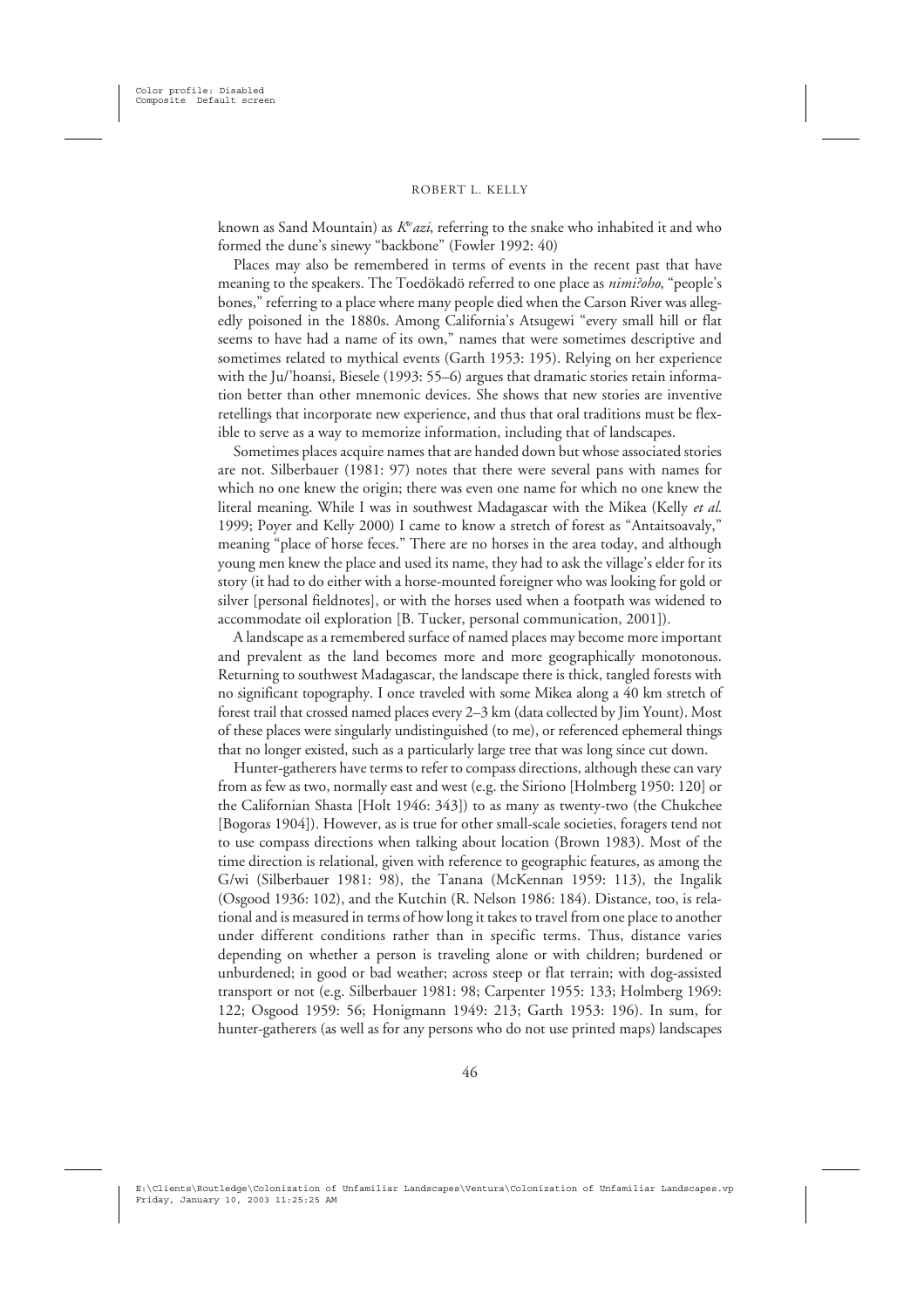are sets of named and/or "storied" places. These are generally made into a cognitive map, not necessarily as a two-dimensional map but as a relational set: one place is known as being a certain distance (or time) and direction from another place.

There are two factors to remember here. The first is that it takes time to learn landscapes. Learning a landscape begins with children (Tonkinson 1978: 31) and can take many years. Men tend to travel further and cover more terrain than women do, either through hunting or through trading, visiting, or wife-seeking trips that take them to other bands a long distance away. Boys learn the landscape by accompanying their fathers on hunting trips. In the Arctic, this does not happen until the boys are 12 years of age or so (e.g. Murdoch 1892: 417). While it would seem that younger boys could accompany their fathers in less severe climates, this is only sometimes true. Kutenai informants recalled that boys accompanied their father by the age of six (Turney-High 1941: 117). Although Klamath boys received their first bow by age six, they did not accompany their fathers until "several years later" (Pearsall 1950: 343). Neither Ju/ 'hoansi nor Australian Aboriginal boys accompany their fathers until they are about 12 years old (Marshall 1976: 322; Berndt and Berndt 1964: 133). This is important, because learning the environment takes some amount of time, and the earlier a child starts, the more he or she will learn. Nelson (1986: 184) states that a Kutchin man's familiarity with an environment takes many years:

A man learns to find his way around in an area after a couple of years, but it takes much longer to become highly efficient as a hunter-trapper. Knowledge of the landscape is almost as important to successful exploitation of the boreal forest environment as knowledge of hunting and trapping techniques.

And since the landscapes are learned as a set of places that are connected to or exist as "remnants" of secular stories or sacred, mythical "adventures" of the past, one has to know not just simple geography but also extensive folklore and/or religious information as well. Second, some kinds of terrain are easier to learn than others. R. Nelson (1986: 184) makes this point in talking about hunting and trapping among the Alaskan Kutchin:

An old Kutchin said that he could trap successfully far up the Black River even though the terrain is unfamiliar, because in that mountainous country it is easy to find the way. It is undoubtedly less difficult to learn to orient oneself by the configurations of a few dozen mountains than by an infinitude of local forest configurations.

The same difference exists in the tropical deserts of Africa, where the broken hill country of the Hadza is apparently easier for children to learn than the monotonous, rolling sand hills of the Ju/'hoansi's territory (Blurton Jones *et al.* 1994). Among the Inuit, Nelson (1986) notes that indicators of cardinal directions, such as the position of the sun and stars, and wind direction, are used for orientation, while the Athapaskans in the northern forests use topography – trails, lakes, meadows, and rivers. The simple reason is that on the Arctic ice and tundra there are fewer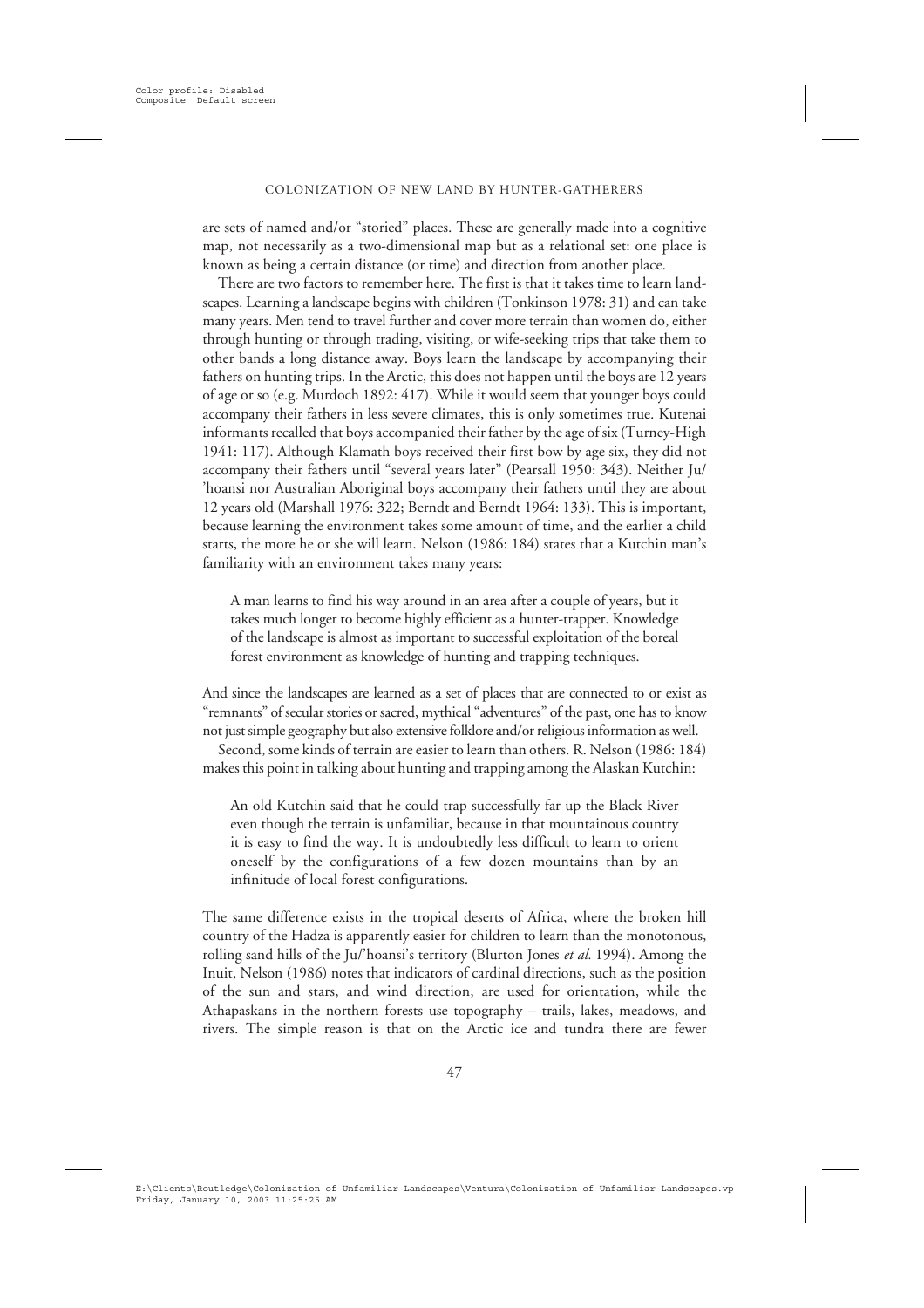topographic indicators; these cardinal directions and their relationship to wind and the common direction of weather, such as snowstorms, are especially important for sea-faring Inuit. (One can see this in some of the terms used. For example, according to Boas [1888: 235] the Central Eskimo term for east-northeast, the direction from which snow comes, is *qanara*, "is it snow?")

I have experienced these differences myself. I have spent a fair amount of time in the outdoors, and pride myself on not getting lost. But I have spent most of my time in mountainous country, where direction is easier to reckon. In southwest Madagascar, however, I experienced the unfamiliar, and frightening, feeling of disorientation several times. For example, on one foraging trip with a Mikea man I was shocked when after a few hours we suddenly emerged from a thicket into the camp that we had left. We had completed a circular route when I thought we had been walking all the while in a straight line out from camp.

### **Landscape learning**

Geographers recognize at least six different ways that humans "wayfind" (Allen 1999: 48–50). This categorization was developed, understandably, with urban or suburban dwellers in mind, or, at least, without hunter-gatherers in mind. Likewise, it was developed, again understandably, in terms of an individual's immediate behavior rather than in terms of the data of archaeology, where we see patterns that document not individual behavior but the aggregate result of the behavior of many individuals. Even when dealing with living individuals it is often difficult to sort out which wayfinding strategy is being used (Allen 1999: 50). I suspect there might be even more overlap when considering ancient peoples who did not use printed maps.

In thinking about the wayfinding issues that confront foragers, and especially those who were exploring new terrain or traveling to novel destinations, it seems that the development of a cognitive map of some area is most critical. In developing that map for an unknown region foragers would have to rely on oriented search, using information gathered during forays as a way to find their way home (keep the forest on your left, then, when you return, keep the forest on your right). Such trips would also undoubtedly involve some level of what geographers call path integration, in which a forager takes his or her ever-changing speed and direction into account to calculate where they are on a grid and to use that information to calculate a new direction home rather than following the outbound path (I walked at a constant speed over level terrain into the morning sun for two hours, then with the sun to my right or above me for two hours, so if I now walk with the late afternoon sun ahead of me and to my right I should be home in a bit under three hours [by walking the hypotenuse of the right triangle and assuming that time equals distance in this case]). Finally, a forager would certainly pilot between landmarks, using rivers or mountains, for example, to help locate him- or herself and return home. The less familiar a forager is with an area, the more prominent those landmarks would have to be. Following river systems is perhaps the most simple case, because if one goes upstream on the way out, one simply has to go downstream to return home.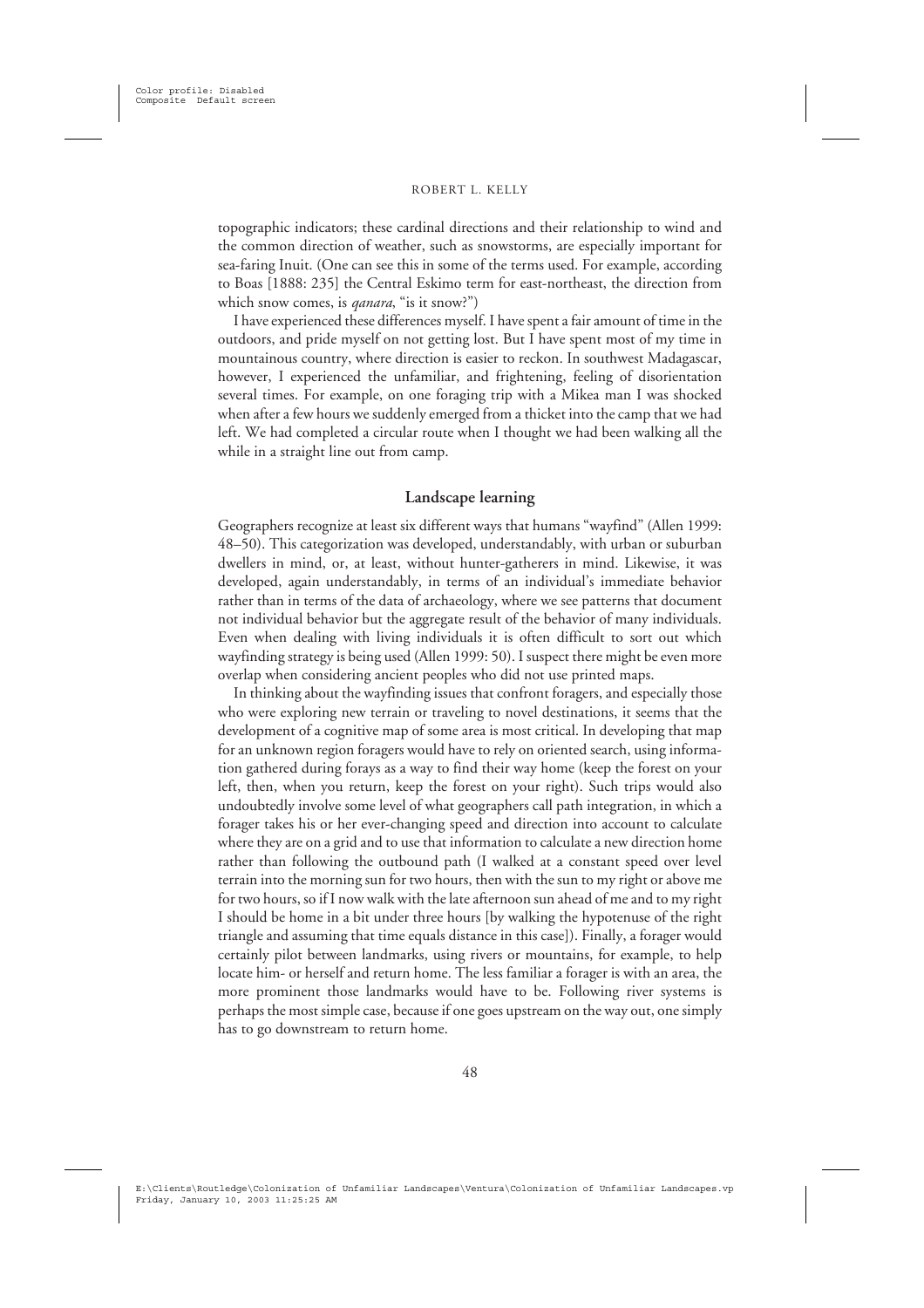The ease with which a landscape can be learned and converted into a cognitive map is related to the geography of the landscape itself as well as the amount of time available to a person to learn it. What strictly geographic factors might influence the ease with which a landscape could be learned? From the above discussion, two factors stand out. The contrast between the Hadza and Ju/'hoansi suggests that the presence of topographic relief aids in landscape negotiation, and possibly memorization. Landscapes that are flat and monotonous are more difficult to navigate and memorize. To an extent, this will be corrected for through keener perception that picks out more subtle topographic features for navigation. For example, at the 1990 International Conference on Hunting and Gathering Societies (CHAGS) in Alaska I was listening to a paper on northern Scandinavia. The slide that was projected had been taken from a boat facing the shoreline, and it showed a wide expanse of water with a very low terrestrial horizon that I perceived as "flat." Two Inuit from northern Canada entered the session after the speaker had been introduced and, after looking at the slide a few moments, asked me if the paper was about a particular place on the north Canadian coast. When I replied no, one commented to the other that the hill in the photo looked just like a particular place near the MacKenzie Delta. I had to look again at the slide to see, indeed, a slight rise in the middle of the photo that to me was meaningless as a topographic marker. Nelson's account above also suggests that in such situations non-topographic factors such as wind direction and sun position (both of which could vary, depending on the season) will be used to determine direction and the relative positions of places on a landscape. Still, it seems to me that the initial learning of a landscape would be more difficult where navigation required the use of subtle geographic features, or the use of those features in combination with atmospheric or solar patterns, than in places where topography was more dramatic and differentiated.

But too much topography, or topography with no larger pattern, may create its own problems. Ernest Shackleton and members of his failed Imperial Trans-Antarctic Expedition learned this lesson as they (eventually successfully) piloted their way across the uncharted mountainous interior of South Georgia Island in the 1910s. They had to repeatedly backtrack and try other routes to find a way across glaciers and arretes. In that case, the topography also presented a problem by requiring enormous physical effort to traverse it.

Badlands may not require such heroic effort to cross, but they are an example of a case where the topography has no larger plan to it, and where one could easily get lost until acquiring familiarity with it. Compare such badlands with the mountains of the Great Basin in the western USA, where all the ranges are linear, with normally a single spine running north–south, and all canyons running either to the west or to the east. People entering a new continent may have avoided areas where the local topography could not be connected to some larger topographic scheme. In this regard, linear mountain chains (or their foothills), major rivers, and coastlines might provide the easiest topography to navigate and to relate to other known places: "Just follow the coast north and you can't miss it" would be good, useable advice. Languages of Oceanic peoples, in which directions are commonly given in terms of "seaward" or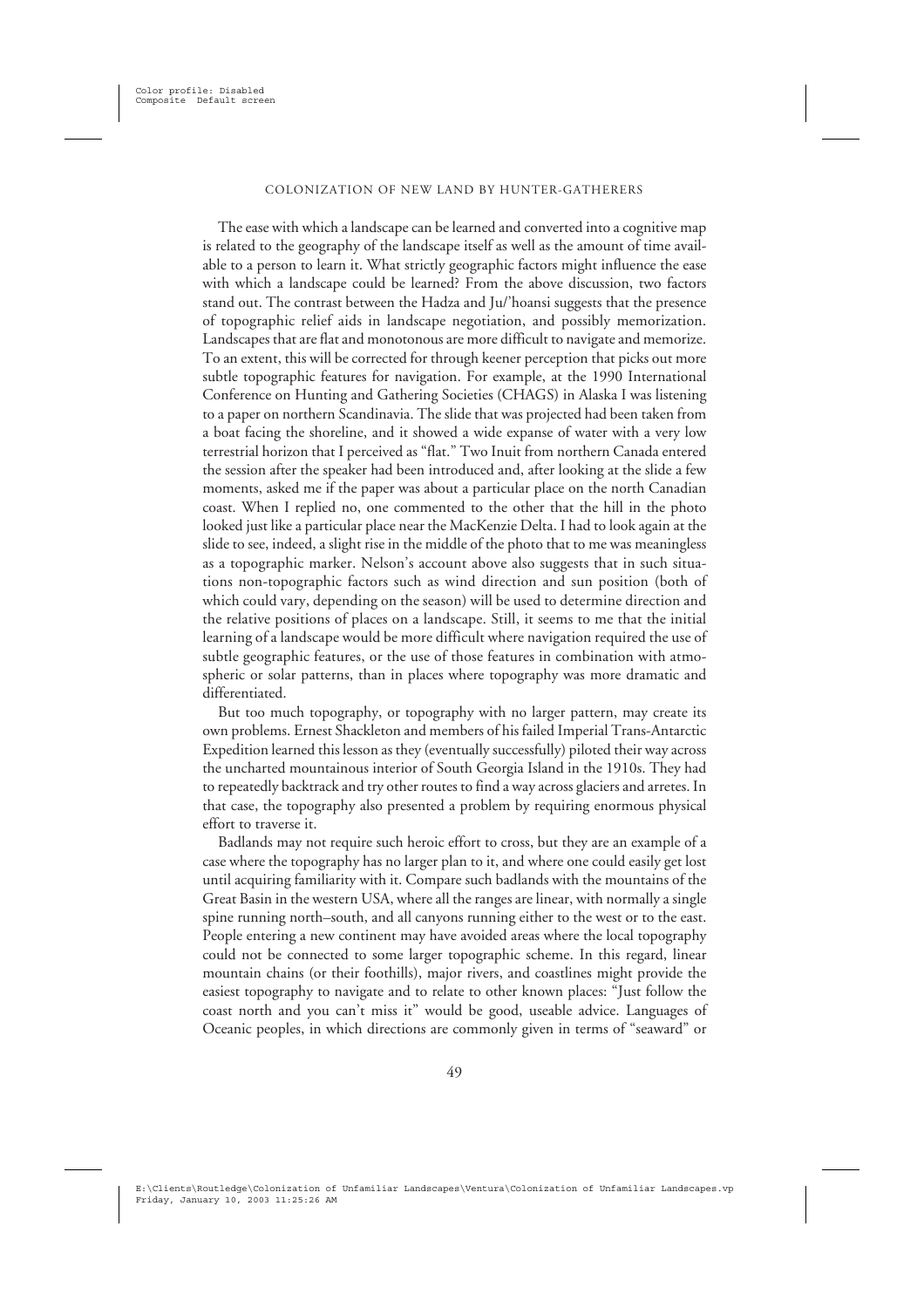"sea-side" and "inland" or "mountain-side" (see Hill 1997), demonstrate this approach to the construction of cognitive landscape maps.

Vegetation might also make some landscapes more difficult to negotiate by obscuring prominent topographic features that could be used for piloting. Of course, this could be compensated for by simply climbing a tree (something everyone who has spent time doing archaeological survey in forested areas has done). But if heavy vegetation were combined with flat topography, then I would expect that major geographic features, especially rivers, would become the primary way of constructing a cognitive map. Harrison (1949: 135) asked a group of Penan foragers in Borneo – a tropical forest environment, albeit one with considerable relief – to construct a map of their territory with twigs and leaves for the purpose of tracking their annual settlement system. His rendering shows that rivers form the major feature of their cognitive map. In more open terrain, smoke from a camp's fires would also provide foragers with an easy way to locate themselves and find their way back to camp.

A second issue for colonizing foragers concerns the effect of having sufficient time to learn an environment. What if individual foragers do not have sufficient time to learn a landscape? What if, by the time a boy reaches 12, an age at which he can accompany his father on hunting and landscape-learning forays, his band shifts their territory to someplace new, where even his father is a novice? Again, Nelson (1986: 275–6) gives us a clue by contrasting the landscape knowledge systems of the Inuit and the Kutchin:

The Eskimo devotes a lifetime to learning more and more about the habits of the animals and about the mobile sea ice on which he hunts, whereas the Kutchin spends a lifetime learning more and more about the landscape. The key to success in the high Arctic is knowledge of the game, current, ice, and weather – the major factors influencing resource availability; but in the boreal forest the key to success in hunting and trapping is knowledge of the landscape. The Indians must know where to find the trails, lakes, hills, valleys, forests, and meadows and the most stable concentrations of edible plants and game.

From this astute observation one might gather that where an adaptation forces movement into new terrain the ability to gather knowledge would be limited, and people would have to rely on a generalized and transferable system of knowledge of weather, animal behavior, and ecological relations that could be extrapolated from one area to another, rather than on region-specific knowledge. My guess is that in these circumstances people might very well develop cognitive maps that cover vast areas, but with only a few prominent landmarks and several major paths defined by geography – rivers, most notably. Within this landscape, my guess is also that a few known places would be used repeatedly, not necessarily because they are the best places, but simply because they are known and use of them reduces the risk that would be entailed in trying to locate critical resources, for example sources of raw material for stone tools. Risk reduction might be a more relevant factor for colonizing groups in new landscapes than for groups in known landscapes (Meltzer 2001).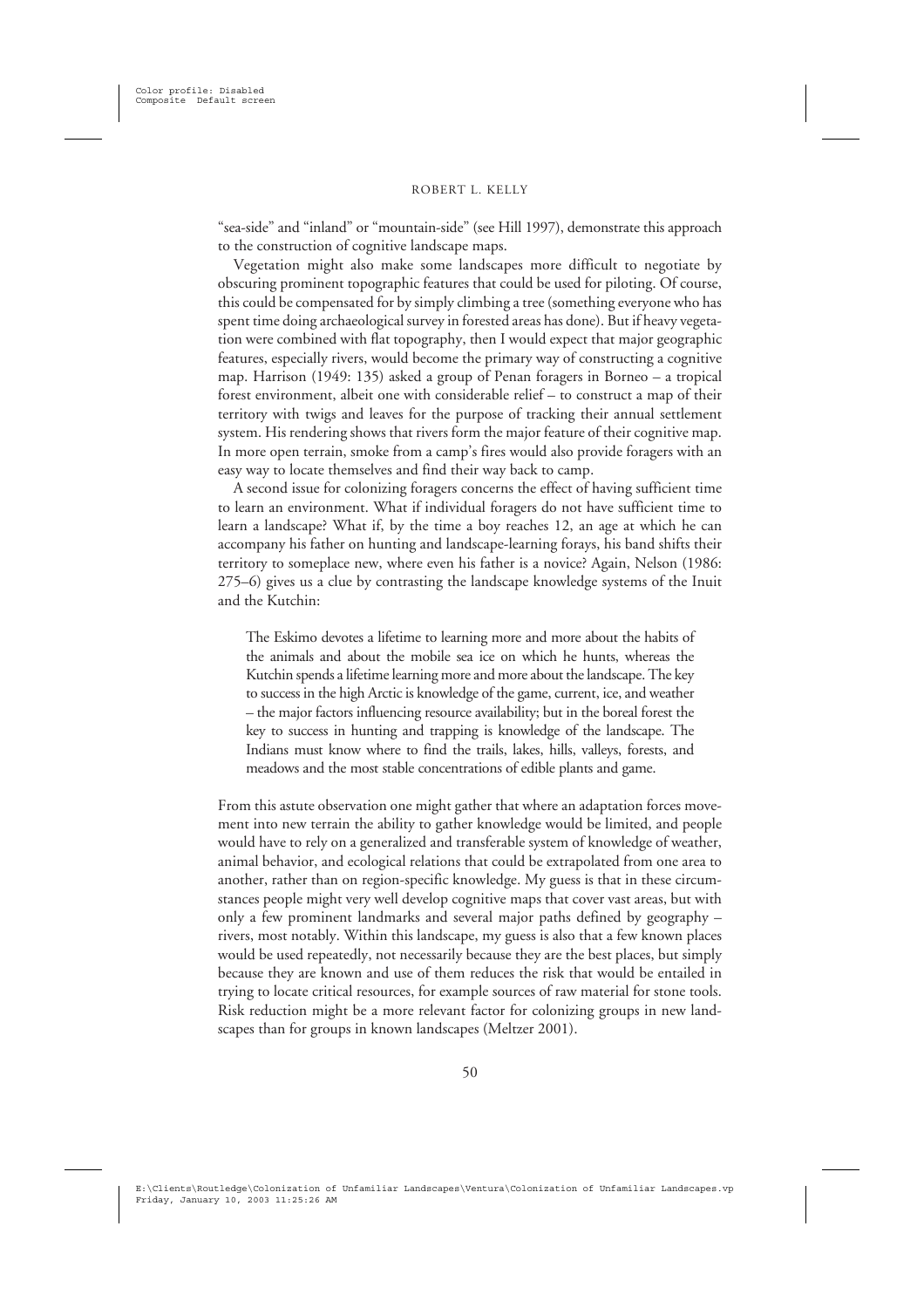Testing ideas about the effect of landscape learning against archaeological data is difficult. Most archaeological sites, especially those of ancient foragers, record long spans of time: we cannot see the first years of occupation without their effects being blotted out by the archaeological effects of later adaptations. Thus, we need to ask how landscape learning might affect large-scale patterns in the archaeology of a colonizing population. Two areas that may be useful here are studies of group size and mobility.

# **Group size**

How many foragers does it take to learn an environment? In entering new land, it would obviously be useful to have as many people as possible out gathering information. Ethnographically known hunter-gatherers tend to live in groups of about 25 persons, or perhaps a bit larger. There could be a number of reasons for this (see Kelly 1995: 209–13), but Winterhalder's (1986) discussion of reducing the risk associated with foraging probably provides the most accurate explanation. Assuming that foragers share their food resources, Winterhalder argues that the greater the number of active foragers, the lower the risk of anyone going hungry, because someone will bring home something. But, of course, the more people there are, the more rapidly an environment is depleted of food, the lower the return rates of the foragers, and the higher the frequency of residential mobility. At some point, a balance has to be struck between reducing the risk associated with foraging and the rate of local resource depletion.

Using simulation, Winterhalder shows that even at high levels of variance in individual foraging rates there is not much reduction in post-sharing return rates after a group contains 7–8 foragers. When children and the elderly are accounted for, a group containing 7–8 active foragers translates into a residential group of about 25–30 persons (Kelly 1995). The so-called "magic number" of 25 appears to be grounded in the reality of foraging.

But this sets up another problem. A group of 25 is fine for foraging, but not for reproduction; it is probably too small to be demographically viable (Wobst 1974, 1976). Hunter-gatherers solved this problem by customs that ensured extensive social contacts (e.g. marriage practices that forced people to look elsewhere for mates, and seasonal aggregations where mates could be found). However, a colonizing huntergatherer population would in all likelihood be small, and individual foraging groups might be spread far and wide across the land. MacDonald (1998) argues that this is precisely the situation that would have resulted in long-distance social networks and mating distances for Folsom peoples (not a colonizing population, but certainly one that existed at a very low population density). Indeed, using ethnographic data MacDonald shows a strong inverse correlation between population density and mating distance: as population density declines, mating distance increases.

But wide social networks might have been very difficult to maintain under conditions of low population density and territorial shifting (see below), where the landscape may not be known well enough to permit accurate long-distance travel. This is a particular problem, because any such travel requires that foragers be able to predict what group will be where. Ethnographically known foragers can make such predictions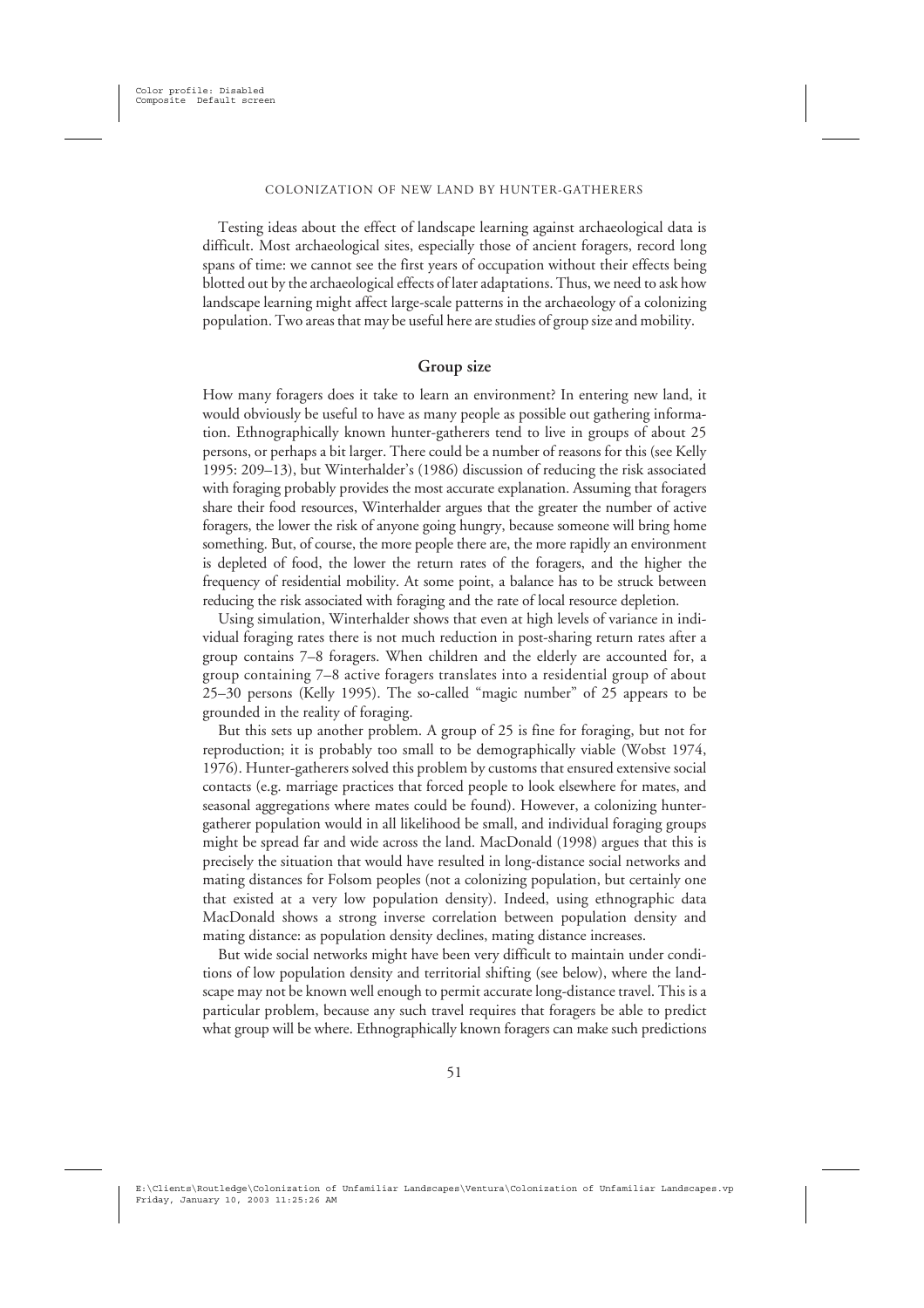because they have more-or-less redundant settlement patterns; members of a particular group can always be found at a particular spring or water-filled pan during the dry season, for example, or at a particular seed-gathering locality in the late summer, a stand of willows in the winter. They are not hard to find. But this may not have been possible for colonizing populations. Although colonizing foragers may have been more residentially mobile than later foragers (Surovell 2000), and hence may have increased the probability that they would run into one another, that seems too risky. Small groups who relied on chance for encountering other groups in which they could find mates may very well have found themselves alone and have become extinct. One way to reduce that risk would be to live in larger groups than are commonly recorded ethnographically. These larger residential groups may also have assisted with the landscape-learning issue by increasing the number of people searching a region at any one time. Some might even have been specialized information collectors. But this response to the demographic problem creates a problem alluded to above. The rate of local resource depletion would have increased and thus increased the need to move – into unknown territory at times, which would have started the process all over.

So, perhaps it is more likely that people lived in sets of small groups that were not spread far across a landscape and so could have remained in close social contact without placing such a strain on local foraging. I suspect that this pattern would be more likely than having groups of say, 60 to 100 individuals living together, because those large groups would have lowered the immediate, i.e. daily, return rate of foraging, which in turn would have increased the social tensions that among ethnographically known foragers often lead to group fissioning. Small but socially linked sets of foraging groups would also have helped create a shareable knowledge base about the landscape.

However, this approach might assume that groups were moving as coordinated sets. If one small group ventured alone into new territory it would run the risk of extinction. But such coordinated movements seem unlikely, unless there were some process at work at a higher scale. Perhaps Beaton's (1991) notion of "megapatches" is useful here, in which foragers adapt to gross environmental categories and learn enough about the nature of animal and plant behavior in these environments to be able to transfer that knowledge and push migration along them. These environments might include such gross categories as coasts, rivers, mountains, plains, or deciduous forest. Clearly, at times, people moved into new environments, but perhaps that was a secondary adaptation. If this were how humans compensated for the landscape learning conundrum of colonization, then there should be some clear implications in terms of geographic patterns and dating of movements, as well as the geographic distribution of artifact styles.

### **Mobility**

How mobile would a colonizing population be? The above hypothesis about group size has implications for mobility, for a larger group would more rapidly deplete local resources and require a higher degree of residential movement. Such movement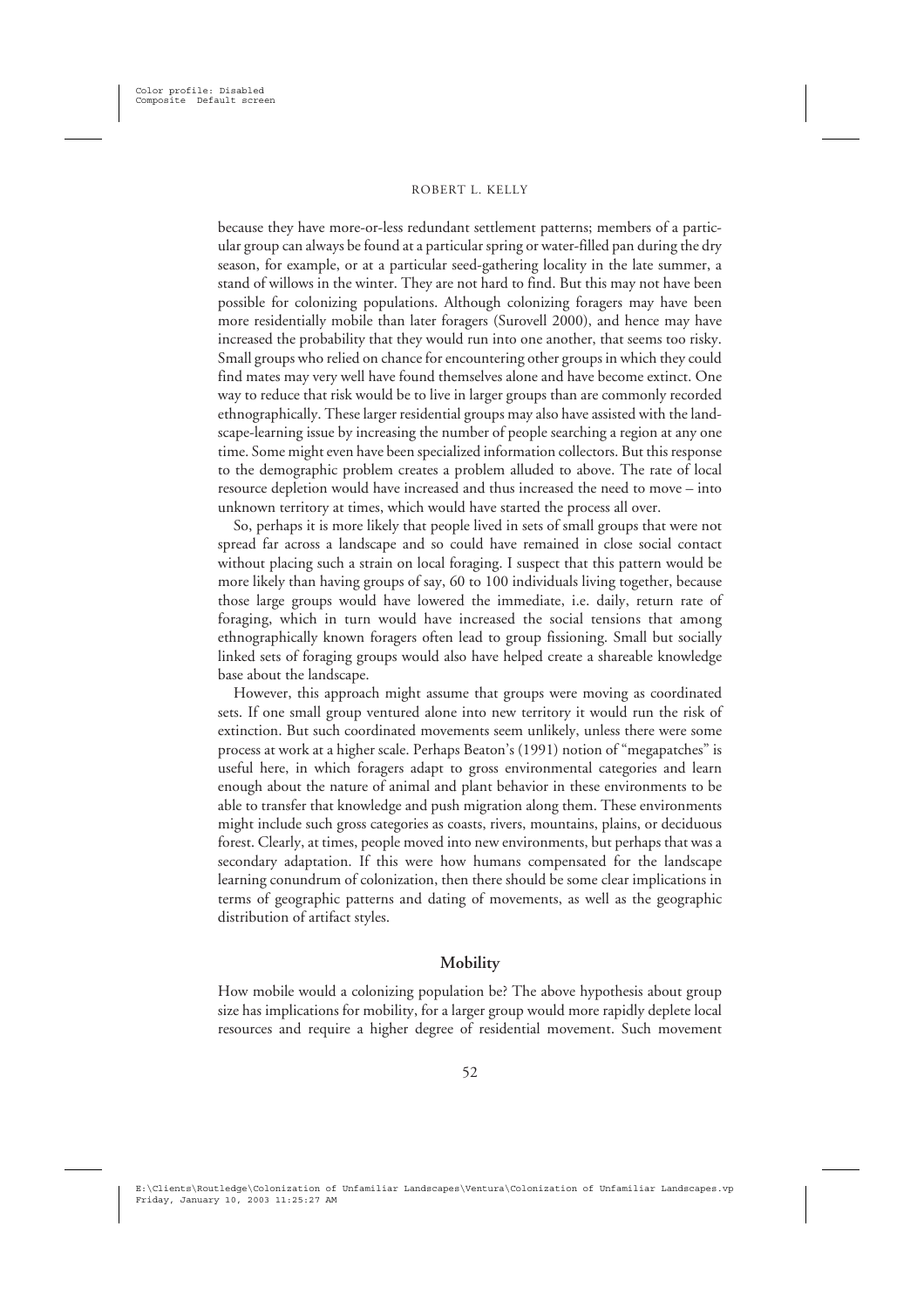would make it more difficult to acquire knowledge of a landscape and negate the use of previously acquired knowledge. In such a case, there might be less of a premium on acquiring landscape knowledge and more on resource knowledge. Elsewhere, in discussing the specific case of the colonization of North America I have suggested that residential mobility would have been high and that territories would have shifted frequently (Kelly and Todd 1988; Kelly 1996, 1999). This was a function of a hunting-adapted people moving into an environment that was more similar across larger areas than today's biomes, and with a fairly high animal biomass that was naive of human predators. Under such circumstances, we could expect hunters to move fairly quickly across a continent as a combination of hunting-related pressures and the late Pleistocene environmental changes (which almost certainly played a role in the extinctions) that conspired to reduce animal biomass locally and make hunting in virgin territory more attractive than remaining in place and accepting lower return rates.But, if this reconstruction is correct, the lifeway it depicts is partly a product of the particular historical circumstances surrounding the colonization of the western hemisphere – namely, that the colonization was by an Arctic-adapted people who had no choice but to move quickly into the lower forty-eight United States. Serious questions are now being raised about the timing of the opening of the ice-free corridor, and we now know that the west coast of North America was free of ice earlier and more extensively than previously thought, perhaps making the latter a more viable route than the former. But in either case, people would have moved along a fairly narrow geographic passage into an environment south of the ice sheets that would have been significantly different from the Arctic they had just left.

In cases elsewhere in the world, people may have moved into environments that were more similar to the one they were leaving, and they could have moved into them more slowly. The colonization of western Beringia was very slow compared with that of the western hemisphere (Kelly 1996, 1999). The colonization of Australia, as another example, would have entailed migration of people from New Guinea who would have moved between roughly similar environments and been able to make a slow transition to the deserts and other environments of Australia. Likewise, the movement from New Guinea to northern Australia would not have seemed such an "all-or-nothing" affair as it may have for the colonizing population moving south of the ice sheets in North America. Not all colonizing populations confront the same landscape learning, mobility, or demographic problems.

However, it is likely that most colonizing populations would have experienced relatively high population growth, as Surovell (2000) has argued for North American Paleoindians. Such high growth would certainly not be out of line with that of other organisms that find themselves occupying an empty niche in new lands. Such growth would promote a continuous colonizing push across a continent by placing demographic pressure upon a local food base. So, in any case, we can expect a colonizing population to find itself moving into unknown terrain and to need to adapt itself to that circumstance. A key factor here, of course, is what sorts of constraints this places on a population. What do foragers need to know about their landscape and what do they have to do to get information?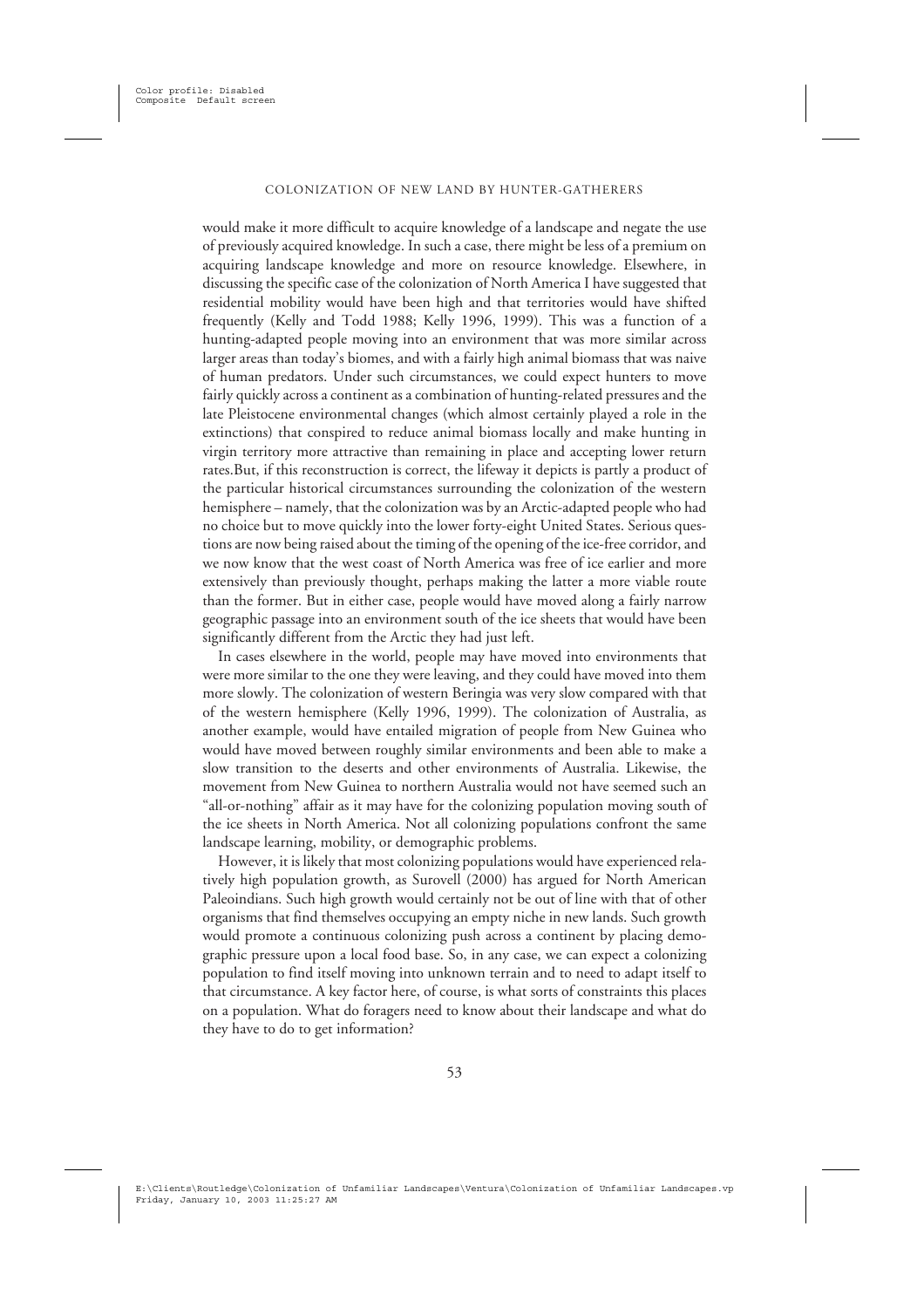# **Conclusions**

The rate of colonization is critical, because if it were fast, and it does appear to have been so in some cases, people would not have been able to learn their landscapes, since learning requires personal experience that is gathered from a very early age and that is encoded in folklore that requires some time depth for its development. If the environment cannot be learned, then people will need to rely upon a more generalized knowledge, resulting in a more regionally uniform, and perhaps less "optimal," adaptation (see Webb and Rindos 1997).

As an aside, the lack of a knowledge system rooted in geography would also result in a lack of geographically based ritual (and, I suspect, a lack of rock art) and the lack of a geographically based esoteric knowledge system. That is, a landscape mnemonic such as the Australian Dreamtime would not have been present in a rapidly moving colonizing population. (There's much more to Dreamtime theology than its function as a mapping device, but the point is that a theology could not contain a landscape component if sufficient time did not exist to permit development of landscape-based stories.) I would also expect that logistical mobility would provide a more rapid way to acquire landscape knowledge, since it is most likely that men would not be burdened with children and could therefore move faster and farther, and take more risks – as when they might try to return to camp by dead-reckoning their way from a river across a mountain range.

Regions that presented especially difficult landscape learning challenges may have been avoided if the risk associated with them was perceived as higher than some other area or the current "megapatch." My best guess, then, is that large-scale movements would be along easily traceable geographic features – rivers would be the most obvious one (see Anderson and Gillam 2000), but also linear mountain chains, or clear ecological zones, Beaton's "megapatches." But in addition to expecting colonizers to move along environment "corridors" whose resources were known, we might also expect them to move where the landscape is more easily internalized into a cognitive map. This means, coincidentally, that the nature of the adaptation brought with a colonizing population will have a strong influence over the initial choices made.

But if some areas are not considered habitable to a colonizing population because of perceived landscape learning impediments, then this also means that a colonizing population will have a smaller area of land available to it than might otherwise appear to be the case. If, for example, a colonizing population had a coastal adaptation, it might consider movement into the interior to be too risky if that interior presented (or appeared to present) relatively large landscape learning problems. Consequently, that population could be expected to move fairly rapidly, because they have for all intents and purposes relatively little land at their disposal.

It is difficult to rank environments on a simple scale of landscape-learning difficulty. In general, I would expect land without significant topographic relief or substantial waterways to be difficult places to learn initially (this doesn't mean that they can't be learned – obviously people did in places like Australia's Western Desert – it just means that, given a choice and holding other factors constant, people would turn away from such environments in favor of another). Heavy forest cover might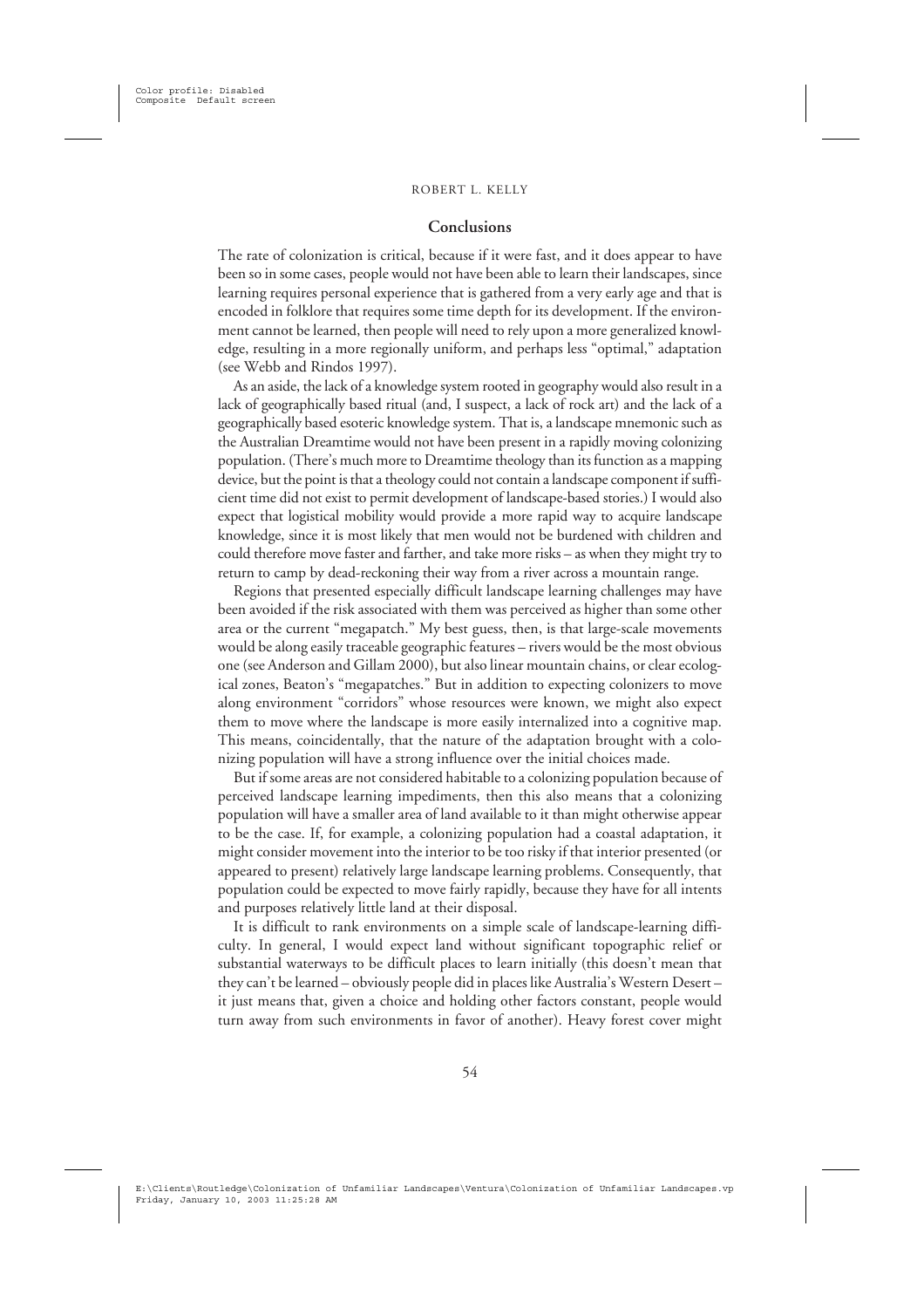make such flat landscapes even more difficult. But at the same time I would expect places with too much topography or places without any obvious "scheme" to their topography to also be avoided. Again, heavy forest cover could make this sort of topographic situation worse.

Weather and seasonality would also condition the ease with which a landscape could be learned and cognitive maps generated. Arctic environments, for example, are not very forgiving; misjudgments might have severe results. Less seasonal environments, on the other hand, might tolerate greater error and permit one to move into an environment with less knowledge of it. This could mean that migration would be faster in tropical environments than in Arctic environments. But water will be another major conditioning variable. One can go without food for some time, but not for very long without water or some viable plant substitute, such as melons or water-engorged tubers. Extreme deserts could have been perceived by a colonizing group as entailing too much risk, and may have been colonized later, through demographic pressure, but also more slowly, as they are explored (whether this would be detectably slow using the chronometric scales of archaeology is hard to tell).

In closing, let me bring up a problem that Meltzer (2001) deals with in greater detail. In this paper we have treated landscape learning as a problem at the level of the individual standing before a vast prairie or mountain chain that he or she knows nothing about. We have asked, how would such individuals behave? What choices would they make? There is, perhaps, no other way to ask the question; or perhaps the fear (or excitement) that such a situation might generate leaves us too exhilarated to think of it in any other way. And even though the archaeological record is the conglomerate product of individual behaviors, it is not clear whether that record reflects those decisions or whether it reflects some other level of behavior – simple return-rate maximization or risk-minimization approaches, for example. Maybe landscape learning is a relevant problem, but it is not one that can be studied from archaeological data. Other chapters in this volume will take up that torch.

# **Acknowledgments**

Marcel Kornfeld, David Meltzer, Marcy Rockman, James Steele, and Todd Surovell provided comments on previous drafts of this paper. They are not responsible for any of its shortcomings, but they have increased my knowledge of the landscape of huntergatherers and colonizing populations.

### **Note**

1 Actually, Tindale (1974: 87) offers a brief account of the Nakako, who moved into an area that had been abandoned for some time. Unfortunately, all Tindale says of this group is that 'they found themselves unable to find mining places for new stone. They had, therefore, been compelled to glean old implement stone pieces from archaeological campsites and remake them...'

E:\Clients\Routledge\Colonization of Unfamiliar Landscapes\Ventura\Colonization of Unfamiliar Landscapes.vp Friday, January 10, 2003 11:25:28 AM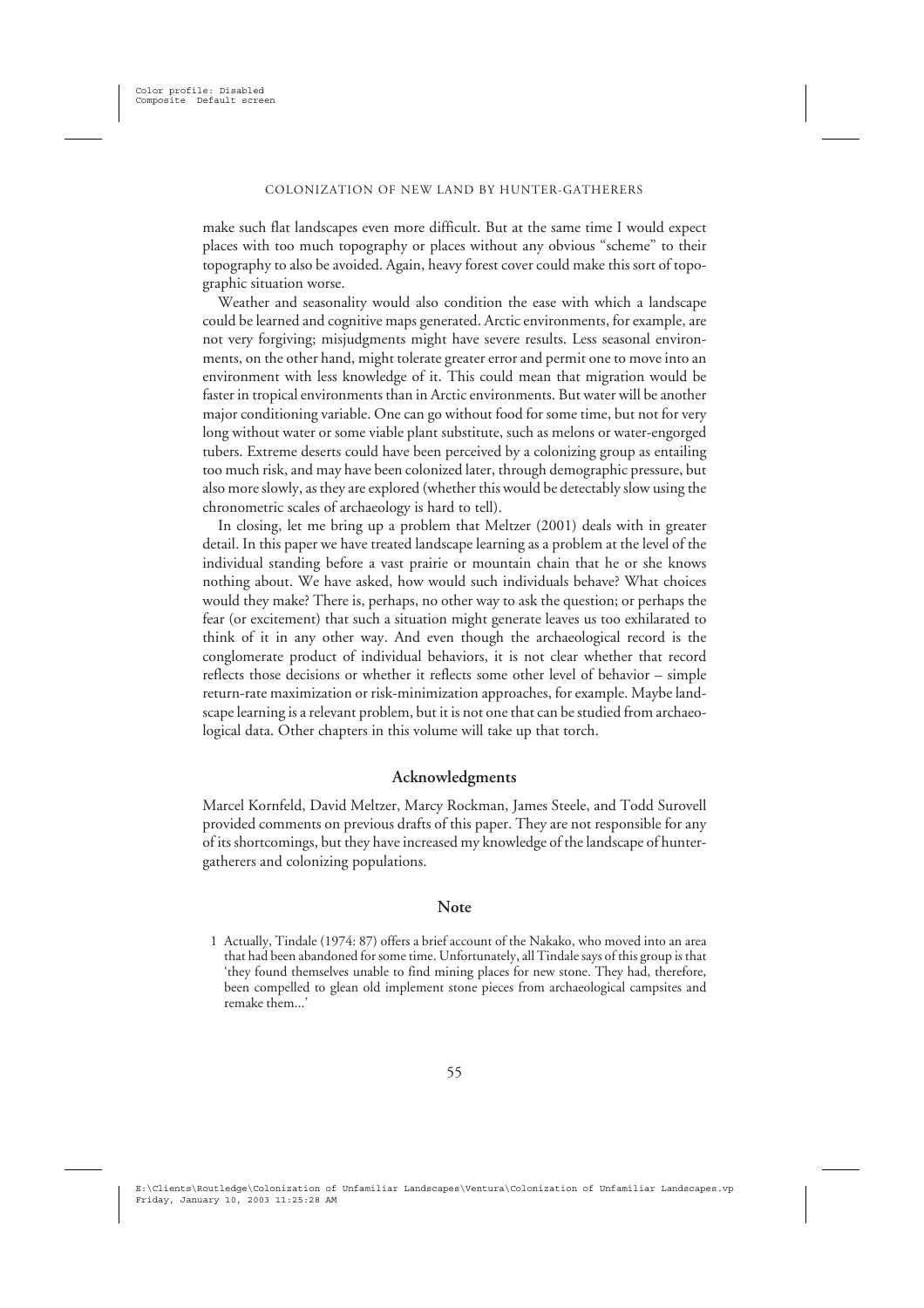### **References**

- Allen, G.L. (1999) "Spatial Abilities, Cognitive Maps, and Wayfinding: Bases for Individual Differences in Spatial Cognition and Behavior", in R.G. Golledge (ed.) *Wayfinding Behavior: Cognitive Mapping and other Spatial Processes*, Baltimore: Johns Hopkins University Press.
- Anderson, D.G. and J.C. Gillam (2000) "Paleoindian Colonization of the Americas: Implications from an Examination of Physiography, Demography and Artifact Distribution," *American Antiquity* 65:43–66.
- Beaton, J.M. (1991) "Colonizing Continents: Some Problems from Australia and the Americas," in T.D. Dillehay and D.M. Meltzer (eds) *The First Americans: Search and Research*, Boca Raton, FL: CRC Press.
- Berndt, R. and C. Berndt (1964) *World of the First Australians*, Chicago: University of Chicago Press.
- Biesele, M. (1993) *Women Like Meat: The Folklore and Foraging Ideology of the Kalahari Ju/ 'hoan*, Bloomington, IN: Indiana University Press.
- Blurton Jones, N., Hawkes, K., and P. Draper (1994) "Foraging Returns of !Kung Adults and Children: Why didn't !Kung Children Forage?" *Journal of Anthropological Research* 50:217–48.
- Boas, F. (1888) *The Central Eskimo*. Washington, DC: Bureau of American Ethnology (Annual Report 6).
- Borgoras, W. (1922) "Chukchee," in F. Boas (ed.) *Handbook of American Indian Languages,* Part II, Washington, DC: Bureau of American Ethnology (Bulletin 40).
- Brown, C.H. (1983) "Where do Cardinal Direction Terms Come From?" *Anthropological Linguistics* 25:121–61.
- Carpenter, E.S. (1955) "Eskimo Space Concepts", *Explorations* 5:131–45.
- Fowler, C. (1992) "In the Shadow of Fox Peak: an Ethnography of the Cattail-Eater Northern Paiute People of Stillwater Marsh," US Department of the Interior, Fish and Wildlife Service, Region 1, Cultural Resource Series No. 5, Washington DC: US Government Printing Office.
- (1999) "Ecological/Cosmological Knowledge and Land Management among Hunter-Gatherers," in R.B. Lee and R. Daly (eds) *The Cambridge Encyclopedia of Hunter-Gatherers*, Cambridge: Cambridge University Press.
- Garth, T.R. (1953) "Atsugewi Ethnography," *University of California Anthropological Records* 14(2):129–212.
- Golledge, R.G. (1999) "Human Wayfinding and Cognitive Maps," in R.G. Golledge (ed.) *Wayfinding Behavior: Cognitive Mapping and Other Spatial Processes*, Baltimore: Johns Hopkins University Press.
- Harrison, T. (1949) "Notes on Some Nomadic Punans," *Sarawak Museum Journal* 5:130–46.
- Hill, D. (1997) "Finding your Way in Longgu: Geographical Reference in a Solomon Islands Language," in G. Senft (ed.) *Referring to Space: Studies in Austronesian and Papuan Languages*, Oxford Studies in Anthropological Linguistics, Oxford: Clarendon Press.
- Holmberg, A. (1969) *Nomads of the Long Bow: The Siriono of Eastern Bolivia*, Garden City, NY: Natural History Press.
- Holt, C. (1946) "Shasta Ethnography,"*University of California Anthropological Records* 3(4):299–349.
- Honigmann, J. (1949) *Culture and Ethos of Kaska Society*, New Haven: Yale University Press (Publications in Anthropology 40).
- Kelly, R.L. (1983) "Hunter-Gatherer Mobility Strategies," *Journal of Anthropological Research* 39:277–306.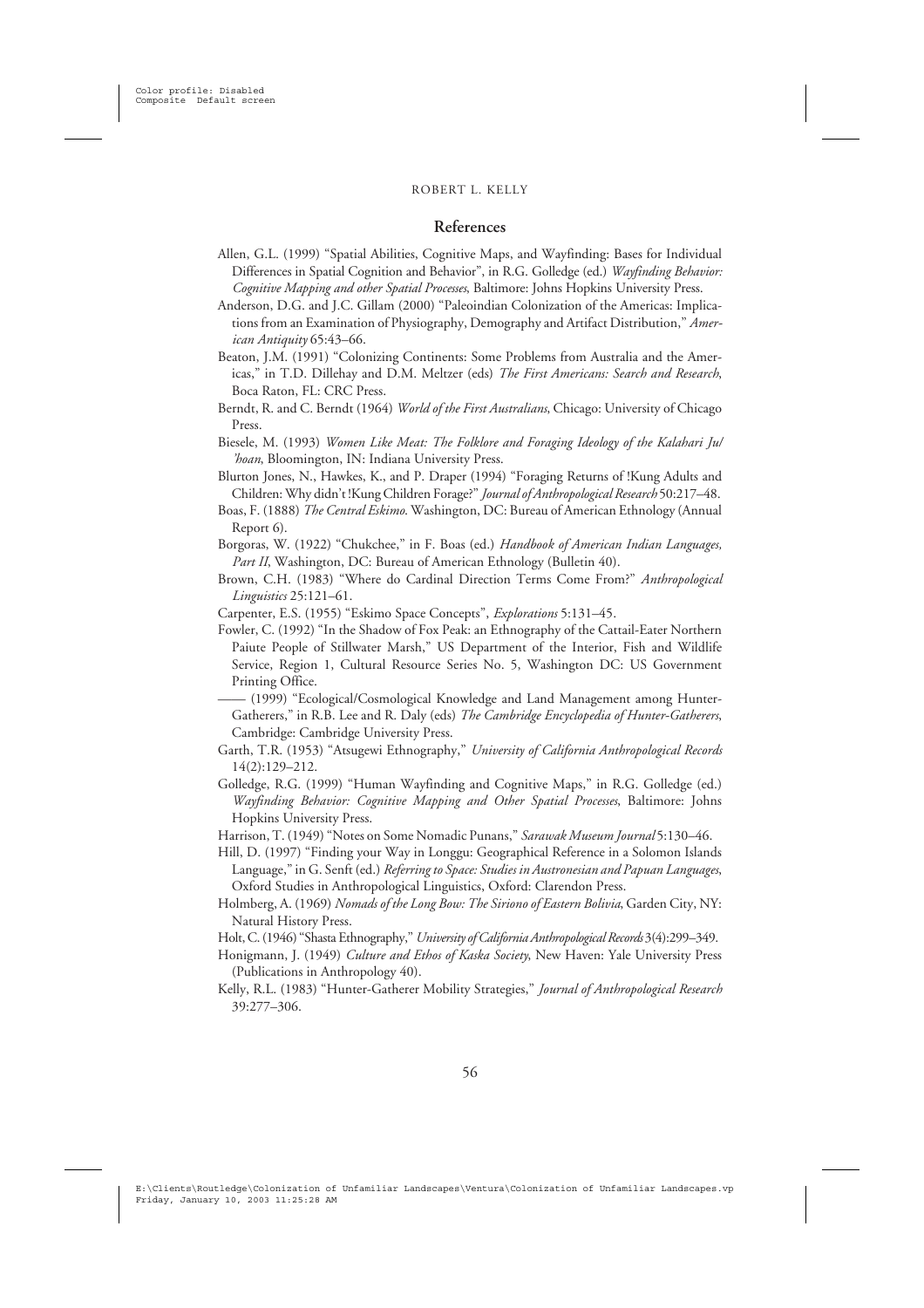—— (1995) *The Foraging Spectrum: Diversity in Hunter-Gatherer Lifeways*, Washington DC: Smithsonian Institution Press.

(1996) "Ethnographic Analogy and Migration to the Western Hemisphere," in T. Akazawa and E. Szathmary (eds) *Prehistoric Dispersals of Mongoloid Peoples*, Tokyo: Oxford University Press.

- (1999) "Hunter-Gatherer Foraging and Colonization of the Western Hemisphere," *Anthropologie* 37(1):143–53.
- Kelly, R.L., Rabedimy, J.-F., and L.A. Poyer (1999) "The Mikea of Southwestern Madagascar," in R.B. Lee and R. Daly (eds) *The Cambridge Encyclopedia of Hunter-Gatherers*, Cambridge: Cambridge University Press.
- Kelly, R.L., and L.C. Todd (1988) "Coming into the Country: Early Paleoindian Hunting and Mobility," *American Antiquity* 53:231–44.
- Marshall, L. (1976) *The !Kung of Nyae Nyae*, Cambridge, MA: Harvard University Press.
- MacDonald, D.H. (1998) "Subsistence, Sex, and Cultural Transmission in Folsom Culture," *Journal of Anthropological Archaeology* 17:217–39.
- McKennan, R. (1959) *The Upper Tanana Indians*, New Haven: Yale University Press (Publications in Anthropology 55).
- Meltzer, D. (in press) "Modeling the Initial Colonization of the Americas: Issues of Scale, Demography, and Landscape Learning," in G.A. Clark and M. Barton (eds) *Pioneers on the Land: the Initial Human Colonization of the Americas*, Tucson, AZ: University of Tucson Press.
- Murdoch, J. (1892) *Ethnological Results of the Point Barrow Expedition*, Ninth Annual Report of the Bureau of American Ethnology for the Years 1887–1888. Washington, DC.
- Nelson, E. (1899) *The Eskimo About Bering Strait*, Bureau of American Ethnology Annual Report for 1896–1897, Vol. 18, No. 1. Washington, DC.
- Nelson, R. (1986) *Hunters of the Northern Forest*, 2nd edition, Chicago: University of Chicago Press.
- Osgood, C. (1936) *The Distribution of the Northern Athapaskan Indians*, New Haven: Yale University Press (Publications in Anthropology 7):3–23.
- Osgood, C. (1959) *Ingalik Mental Culture*, New Haven, MA: Yale University Press (Publications in Anthopology 16).
- Pearsall, M. (1950) *Klamath Childhood and Education*, Berkeley, CA: University of California Press (Anthropological Records 9):339–51.

Petersen, R. (1984) "East Greenland Before 1950," in D. Damas (ed.) *Handbook of North American Indians. Volume 5: Arctic*, Washington DC: Smithsonian Institution Press.

- Poyer, L., and R.L. Kelly (2000) "Mystification of the Mikea: Constructions of Foraging Identity in Southwest Madagascar," *Journal of Anthropological Research* 56:163–85.
- Silberbauer, G. (1981) *Hunter and Habitat in the Central Kalahari Desert*, Cambridge: Cambridge University Press.
- Surovell, T. (2000) "Early Paleoindian Women, Children, Mobility, and Fertility," *American Antiquity* 65:493–508.
- Tindale, N. (1974) *Aboriginal Tribes of Australia*, Berkeley: University of California Press.
- Tonkinson, R. (1978) *The Mardudjara Aborigines*, New York: Holt, Rinehart and Winston.
- Turney-High, H.H. (1941) *Ethnography of the Kutenai*, Washington, DC: Memoirs of the American Anthropological Association 56.
- Webb, R.E., and D. J. Rindos (1997) "The Mode and Tempo of the Initial Human Colonization of Empty Landscapes: Sahul and the Americas Compared," in C.M. Barton, and G.A. Clark (eds) *Rediscovering Darwin: Evolutionary Theory and Archeological Explanation*, Archeological Papers of the American Anthropological Association No. 7, Arlington, VA.

E:\Clients\Routledge\Colonization of Unfamiliar Landscapes\Ventura\Colonization of Unfamiliar Landscapes.vp Friday, January 10, 2003 11:25:29 AM